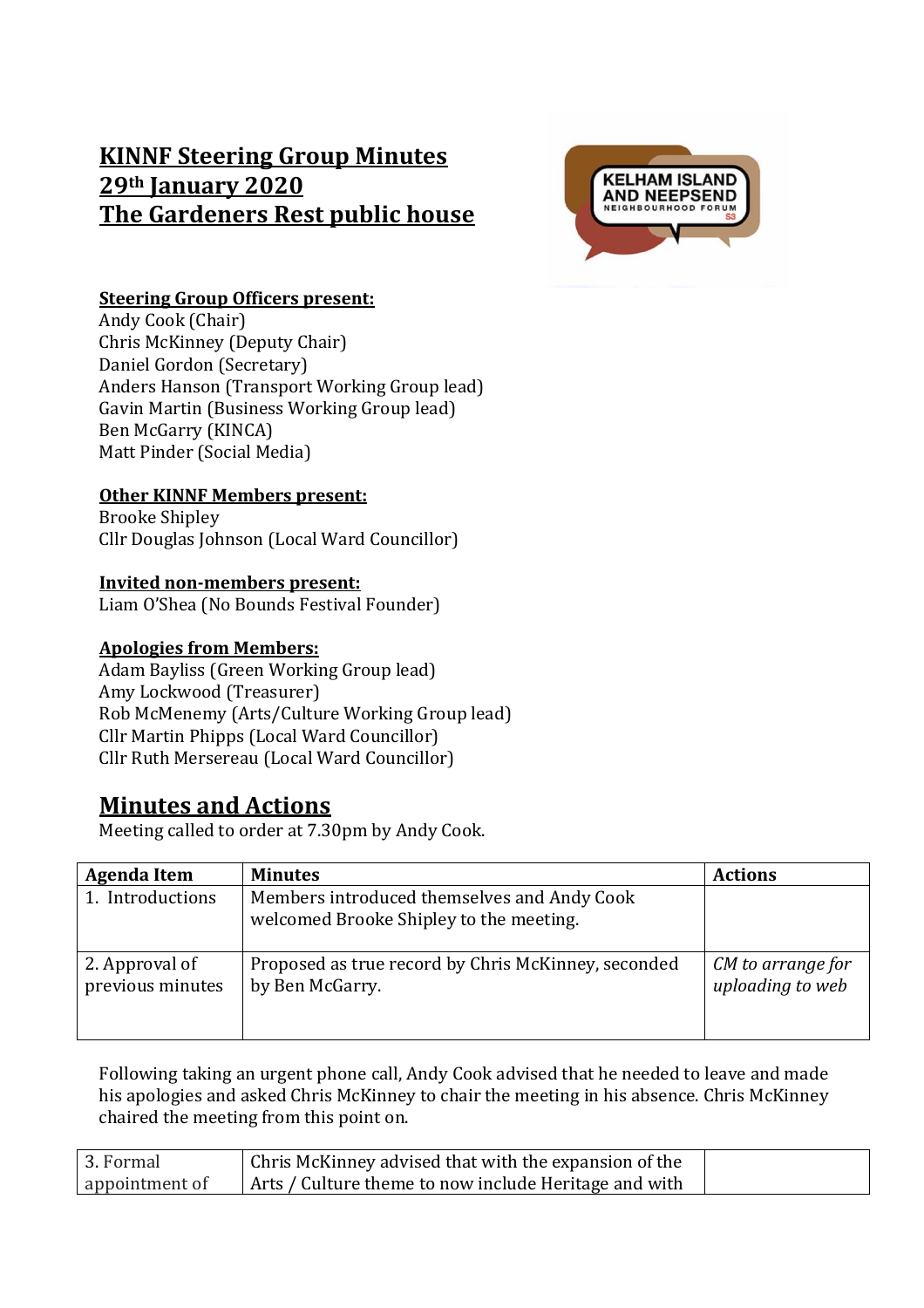| Heritage / Arts /<br>Culture theme<br>lead job-share | Rob McMenemy being out of the country since<br>November, the group had identified that it would be<br>helpful to try and share the responsibility by appointing<br>an additional person to a new job-share lead role for<br>the theme.<br>As part of this, informal discussions had taken place<br>with KINNF member, Brooke Shipley, and she had<br>expressed an interest in joining Rob McMenemy in the<br>job-share role.<br>Brooke introduced herself to the meeting and explained<br>that in addition to being a resident of many years in the<br>Kelham area, she now also worked at the Kelham Island<br>Museum and had a strong interest in the cultural<br>aspects of Kelham Island and Neepsend. |                                                                                                        |
|------------------------------------------------------|------------------------------------------------------------------------------------------------------------------------------------------------------------------------------------------------------------------------------------------------------------------------------------------------------------------------------------------------------------------------------------------------------------------------------------------------------------------------------------------------------------------------------------------------------------------------------------------------------------------------------------------------------------------------------------------------------------|--------------------------------------------------------------------------------------------------------|
|                                                      | The Steering Group thanked Brooke for her<br>introduction and her interest. Chris McKinney proposed<br>that Brooke be appointed to Heritage / Arts / Culture<br>theme lead job-share, seconded by Ben McGarry and<br>agreed unanimously.                                                                                                                                                                                                                                                                                                                                                                                                                                                                   | CM to add Brooke<br>Shipley to Steering<br>Group mailing list<br>and arrange for<br>updates to website |
| 4. Approval of<br>Consultation<br>Statement          | Chris McKinney referred to the prepared Consultation<br>Statement that had previously been circulated to the<br>group and outlined the key findings contained within it.<br>He explained that this document would guide both the<br>preparation of the Neighbourhood Plan and how the<br>Neighbourhood Forum would respond when engaging<br>with site promoters and on planning applications.                                                                                                                                                                                                                                                                                                              |                                                                                                        |
|                                                      | Ben McGarry commented that the prepared<br>Consultation Statement looked very professional and<br>set out clearly the views of the community and would<br>be a great reference point for the work of the<br>Neighbourhood Forum going forward.                                                                                                                                                                                                                                                                                                                                                                                                                                                             |                                                                                                        |
|                                                      | The Steering Group welcomed the prepared<br><b>Consultation Statement and thanked Chris McKinney</b><br>for drafting it for the group. Anders Hanson proposed<br>that the prepared Consultation Statement be approved<br>and published on the KINNF website, seconded by Ben<br>McGarry and agreed unanimously.                                                                                                                                                                                                                                                                                                                                                                                            | CM to arrange for<br>uploading to web                                                                  |
| 5. Updates from<br>theme leads                       | On Transport matters, Anders Hanson advised that he<br>had contacted the local cycling groups and was looking<br>to set up a meeting with Sustrans representatives.<br>On Green matters, in the absence of Adam Bayliss Ben                                                                                                                                                                                                                                                                                                                                                                                                                                                                                |                                                                                                        |